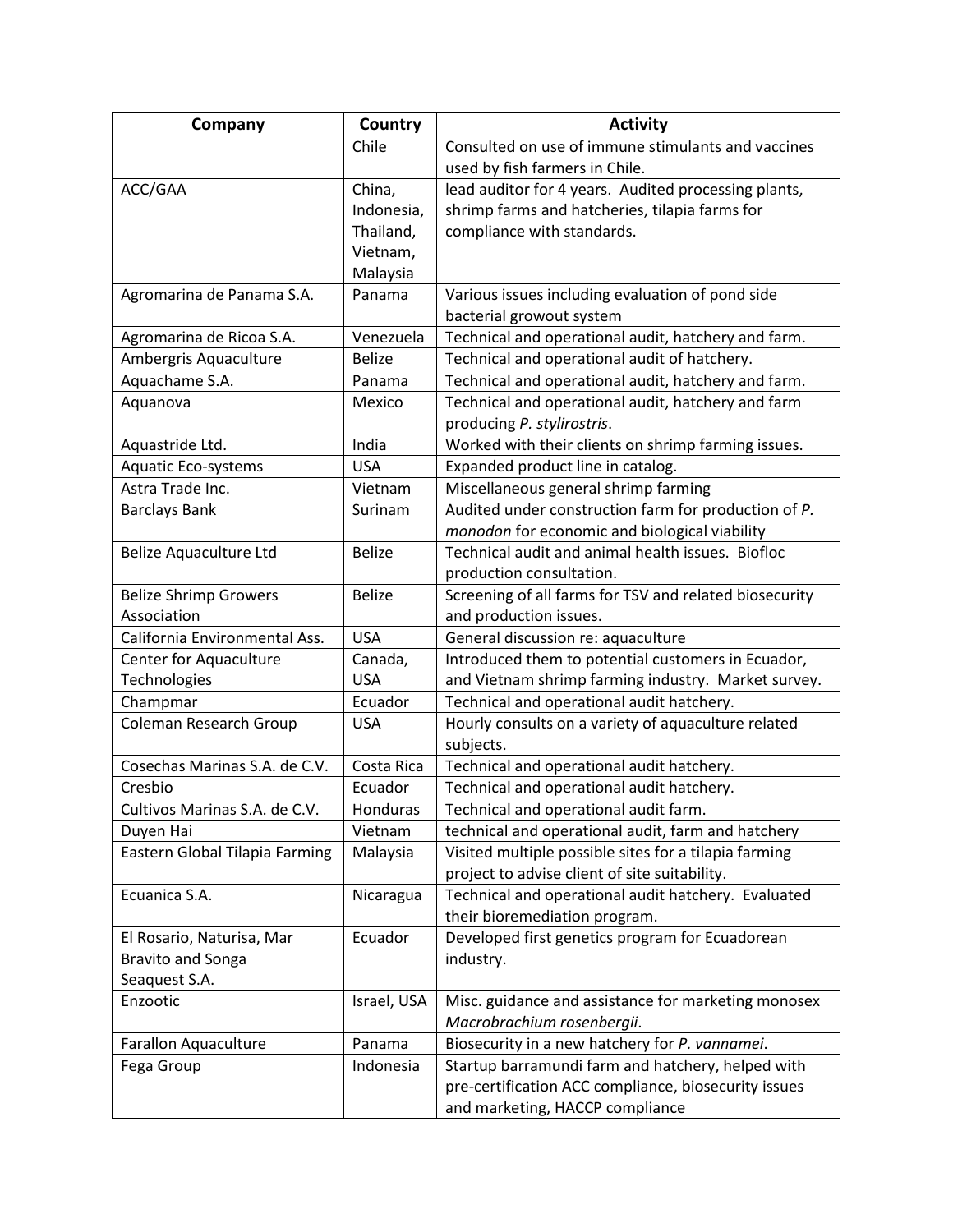| Florida Organic Aquaculture      | <b>USA</b>    | Technical and operational audit on biofloc based       |
|----------------------------------|---------------|--------------------------------------------------------|
|                                  |               | shrimp farm large indoor farm producing P. vannamei.   |
| Gerson Lehman Group (GLG)        | <b>USA</b>    | Hourly consults on a variety of aquaculture related    |
|                                  |               | subjects.                                              |
| <b>General Atomics</b>           | <b>USA</b>    | Consultation on mass production of algae for           |
|                                  |               | aquaculture.                                           |
| Global Sustainable Seafood       | EU            | Assisted in generation of standards for GSSI           |
| Initiative (GSSI)                |               | aquaculture certification.                             |
| <b>Global Trust</b>              | Canada        | Audited salmon hatchery and farms for compliance       |
|                                  |               | with third party standards.                            |
| Granjas Aquanova S.A. de C.V.    | Guatemala     | Technical and operational audit, hatchery and farm.    |
| <b>Guangdong Maritech Marine</b> | China         | Management and prevention of EMS (APHNS).              |
| Biotechnology Co. Ltd.           |               |                                                        |
| Guidepoint                       | <b>USA</b>    | Hourly consults on a variety of aquaculture related    |
|                                  |               | subjects.                                              |
| Hainan Quebec Sustainable        | China         | Corporate promotion efforts. Evaluated Tilapia         |
| Maritime Industries (HQSM)       | <b>USA</b>    | production for compliance with Sea Watch Program.      |
| INEOS/Jupeng                     | <b>USA</b>    | Contract work on single cell protein development       |
| Jazan Development                | Saudi         | Biosecurity, technical and operational audit on shrimp |
| Corporation (Jazadco)            | Arabia        | farm and hatchery on Red Sea.                          |
| Larviquest                       | Ecuador       | Technical and operational audit hatchery.              |
| Mariculture NW                   | <b>USA</b>    | Steelhead production in fresh water.                   |
| <b>Menon Renewable Products</b>  | <b>USA</b>    | Scientific advisor on SCP.                             |
| Monterrey Bay Aquarium           | <b>USA</b>    | General information on shrimp farming.                 |
| Naturisa                         | Ecuador       | Prepared business plan for Dorado.                     |
| Nicaragua Camaronera S.A.        | Nicaragua     | Technical and operational audit, hatchery and farm.    |
| Nova Ladyville Shrimp Farms      | <b>Belize</b> | Technical and operational audit, hatchery and farm.    |
| Nova Toledo Shrimp Farms         | <b>Belize</b> | Technical and operational audit farm.                  |
| Pacific Larva Centre             | Panama        | Maturation and hatchery technical and operational      |
|                                  |               | audits on an ongoing basis with strong animal health   |
|                                  |               | component.                                             |
| Particle Dynamics                | <b>USA</b>    | Advised management about aquaculture market for a      |
|                                  |               | heat stable Vitamin C product.                         |
| Pescanova S.A. de C.V.           | El Salvador   | Technical and operational audit hatchery.              |
| PT Indokor Tatamina              | Indonesia     | Technical and operational audit farm.                  |
| Research Institute of            | Vietnam       | Taught RIA 1 personnel how to make fish vaccines.      |
| Aquaculture No. 1                |               |                                                        |
| Royal Mayan Shrimp Farm          | <b>Belize</b> | Operational and technical audits on an on-going basis  |
| Sahlman Seafoods                 | Nicaragua     | Technical and operational audit farm.                  |
| Shoreline Polychaete Farms       | <b>USA</b>    | Aquaculture market related consultation.               |
| <b>Stone Canyon Industries</b>   | <b>USA</b>    | Evaluation of R&D program selling a novel binder for   |
|                                  |               | feed.                                                  |
| Super Shrimp Group               | <b>USA</b>    | R&D management. Set plans into motion for GMO P.       |
| Maritech S.A. de C.V.            | Mexico        | stylirostris. Evaluated potential Totoaba culture.     |
|                                  |               | Technical and operational audits, maturation and       |
|                                  |               | hatchery                                               |